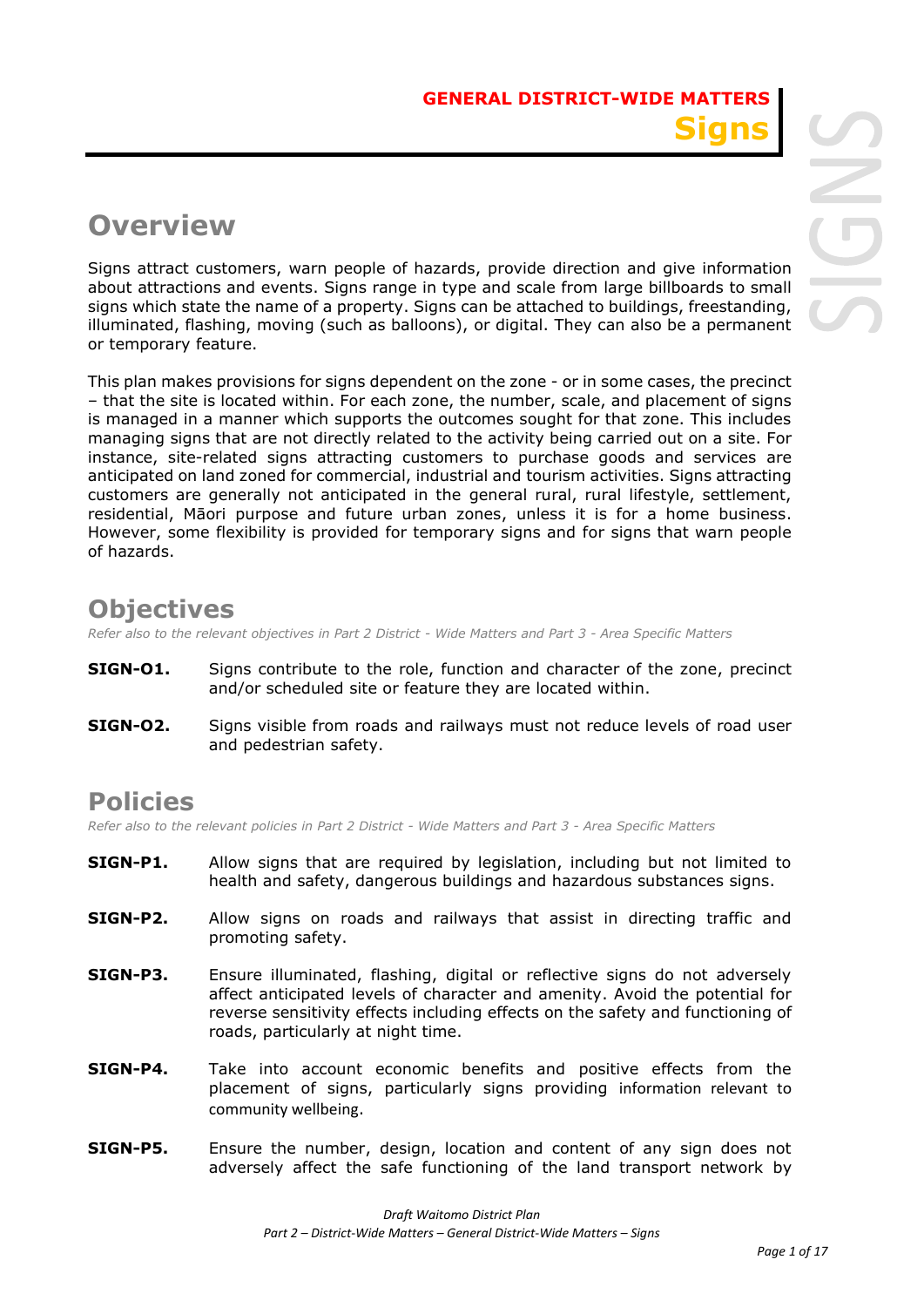minimising visual and physical obstructions caused by signs and avoiding clusters of signs which result in visual clutter and driver distraction.

- **SIGN-P6.** Require that signs relate to the activities undertaken on the site in order to manage visual clutter, promote ease of site identification and maintain anticipated levels of character and amenity. Signs not related to activities on a site are only anticipated in specified zones and precincts.
- **SIGN-P7.** The type, scale and design of signs support the character and amenity outcomes anticipated in the relevant zone and precinct by acknowledging that:
	- 1. The railway cottage cluster precinct (PREC6), residential, future urban, rural lifestyle and settlement zones have a residential built character, signs are not common and where present, are of a small scale; and
	- 2. The Māori purpose zone has a mix of large and small buildings including housing, health and community services as well as business activity. Signs are present, but are limited in number and size; and
	- 3. The open space and natural open space zones have a mix of buildings, structures and open fields. In the natural open space zone, small signs that give information and reflect the values of the site are acceptable. In the open space zone, carefully located sponsorship signs are acceptable; and
	- 4. The general rural zone and Te Maika precinct (PREC7) have an open character that is relatively free of structures. Signs are not a common feature and larges signs, groups or clusters of signs should be avoided; and
	- 5. The tourism zone has residential, accommodation and business activities and signs are common features which are important for economic wellbeing. The type and design of sign must not result in reverse sensitivity effects; and
	- 6. The aerodrome precinct, commercial zone and commercial precincts have a business character, where signs are common. It is anticipated that signs are of a larger scale, well located so that windows and architectural features are not obscured and signs avoid creating nuisance. Signs should only relate to businesses that are currently operating; and
	- 7. The industrial and rural production zones have a comparatively lower level of amenity. Signs are an accepted feature in this working environment; and
	- 8. The amenity precinct (PREC6) is travelled by hundreds of thousands of visitors to the district every year. A high level of rural amenity is expected in this corridor in order to enhance visitor perceptions of our countryside and protect expansive rural views. Signs are an infrequent feature and where present, are of a small scale and should only relate to businesses that are currently operating on that site.
- **SIGN-P8.** Ensure signs are of a type, scale and design that is appropriate for each sign's location, having regard to the positive and adverse effects of the sign on:
	- 1. The predominant character and amenity values of the zone as identified in SIGN-P7 and the objectives and policies of the relevant zone; and
	- 2. The character and amenity of surrounding properties and public places; and
	- 3. Whether there are existing activities in the surrounding area that would be sensitive to the sign; and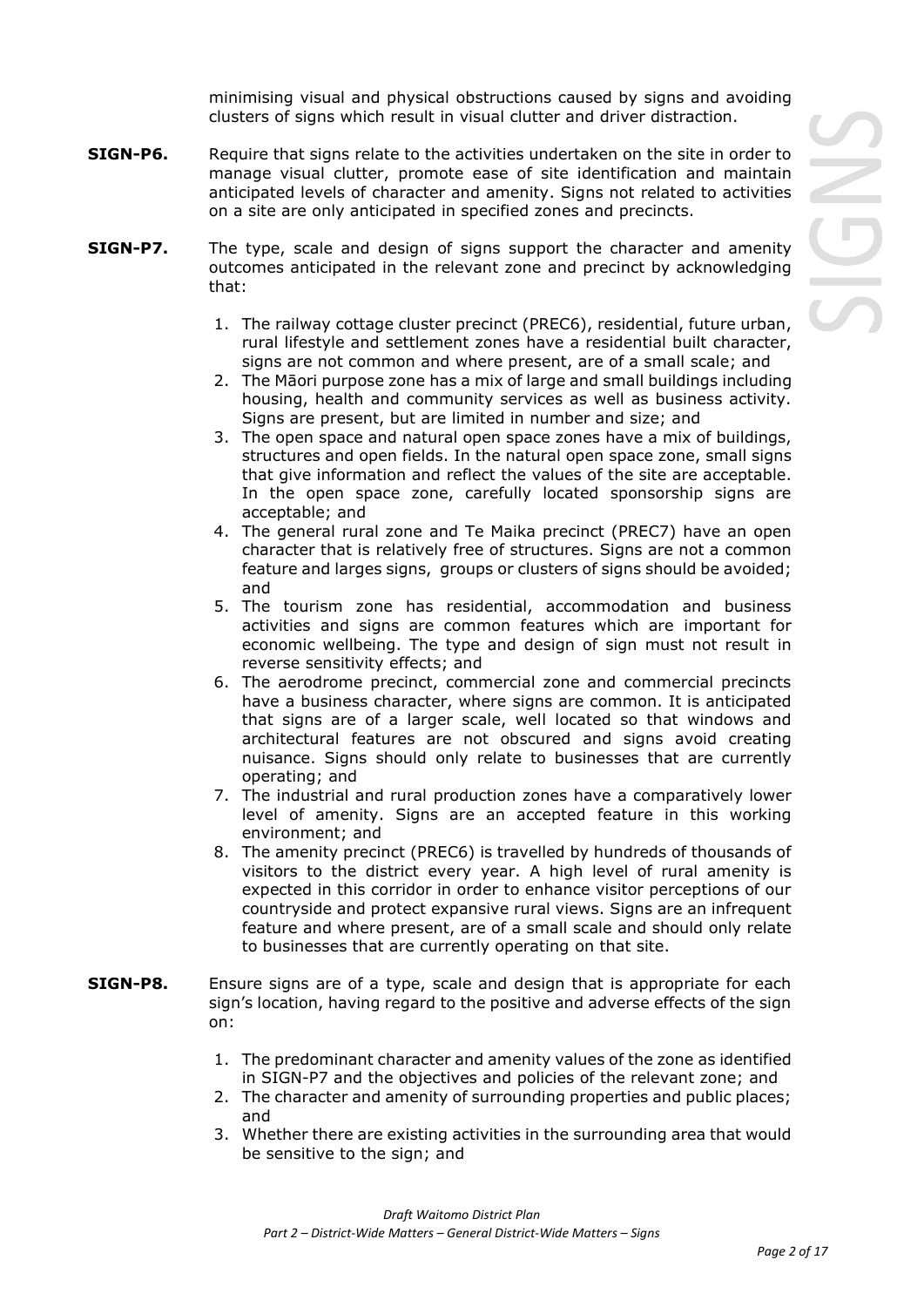- 4. The appearance of buildings and the architectural features of those buildings; and
- 5. The impact on any gateway entrances to towns; and
- 6. The area and whether the sign would add vibrancy or enliven a location; and
- 7. The cumulative effects caused by sign proliferation; and
- 8. The safe and efficient operation of land transport networks and the safety of road and footpath users.
- **SIGN-P9.** Signs that are potentially incompatible with the role, function and predominant character of the zone (as identified in SIGN-P7 and the objectives and policies of the relevant zone) in which they are located include:
	- 1. Signs which increase visual clutter; and
	- 2. Signs which protrude above buildings, fences, walls or verandahs, or are attached to or painted onto roofs; and
	- 3. Poorly located footpath signs; and
	- 4. Digital or illuminated signs which are audible, flash or have a high frequency of image changes; and
	- 5. Signs on or affixed to vehicles or trailers which contribute to visual clutter, particularly in the rural environment, or distract road users; and
	- 6. Signs which do not have a functional need to locate in the area, precinct or zone; and
	- 7. Signs which cannot offset any adverse effects; and
	- 8. Signs which compromise the values associated with a scheduled site or feature.
- **SIGN-P10.** On scheduled features and sites, signs with interpretive information are anticipated where the design and location of the sign does not compromise the values associated with the scheduled feature.
- **SIGN-P11.** In all zones, temporary signs are anticipated and may reduce expected levels of amenity in the short term. These signs are considered acceptable provided the sign is of an appropriate scale and design, its location does not interfere with the safe functioning of any road or railway and it is removed following the event.
- **SIGN-P12.** Ensure outcomes associated with signs that are specified in the key moves of each town concept plan are achieved.

### **Rules**

The rules that apply to signs are contained in the tables listed below. To undertake any activity, it must comply with all the rules listed in:

- SIGN Table 1 Activities Rules; and
- SIGN- Table 2 Performance Standards; and
- Any relevant provision in Part 2 District-Wide Matters; and
- Any relevant provision in Part 3 Area Specific Matters;

Where an activity breaches more than one rule, the most restrictive status shall apply to the activity.

Refer to [Part 1](javascript:void(0)) - How the Plan Works for an explanation of how to use this Plan, including activity status abbreviations.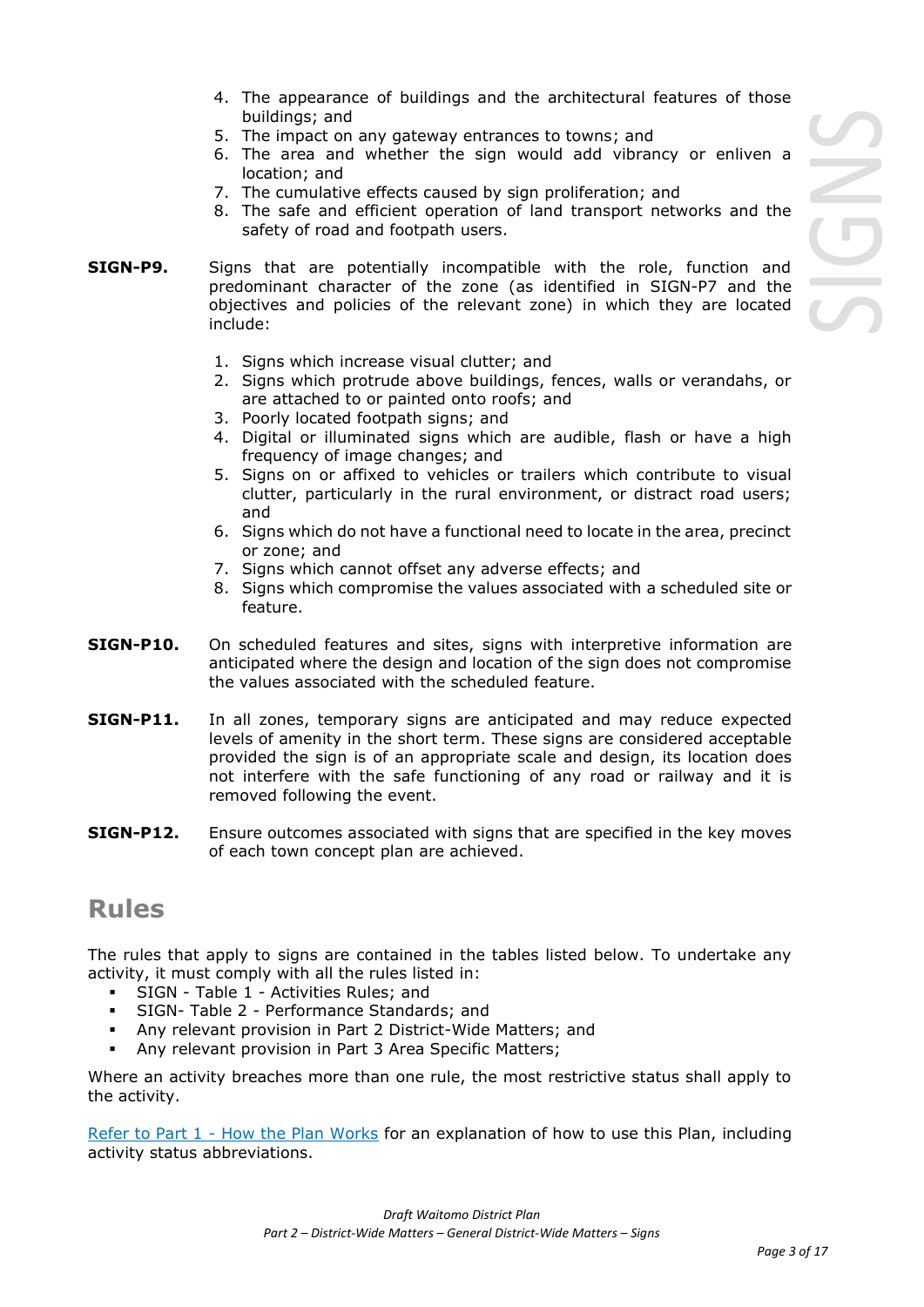#### **SIGN - Table 1 - Activities Rules**

**Unless otherwise specified in a rule, the rules in this table apply to all zones, all precincts and all scheduled sites and features, all roads including new roads approved by way of resource consent**

**EXCEPT the rules for signs on the surface of water, sites and areas of significance to Māori, historic heritage and network utilities are contained within their relevant chapter.**

| SIGN-R1.<br><b>Official signs</b> |  |
|-----------------------------------|--|
|-----------------------------------|--|

| <b>Activity status: PER</b>                         |                                                                | Activity status where compliance is not |  |
|-----------------------------------------------------|----------------------------------------------------------------|-----------------------------------------|--|
| Where:                                              |                                                                | achieved: N/A                           |  |
|                                                     | The sign is reguired by the New Zealand Transport              |                                         |  |
|                                                     | Agency, KiwiRail, Waitomo District Council or is reguired      |                                         |  |
| to meet legislative requirements such as health and |                                                                |                                         |  |
|                                                     | safety legislation.                                            |                                         |  |
|                                                     | Note: This rule is not subject to any other rule in this plan. |                                         |  |

| SIGN-R2.           | Public information and sponsorship signs                                                                           |                                                                                                                            |  |
|--------------------|--------------------------------------------------------------------------------------------------------------------|----------------------------------------------------------------------------------------------------------------------------|--|
| Open space<br>zone | <b>Activity Status: PER</b><br>Where:                                                                              | Activity status where compliance is not<br>achieved: RDIS                                                                  |  |
|                    | Public information signs erected on a<br>1.<br>reserve administered by Waitomo                                     | Matters over which discretion is<br>restricted:                                                                            |  |
|                    | District Council, by or with the written<br>permission of Waitomo District Council<br>are permitted; and           | (a) The proposed position and location of<br>the sign; and<br>(b) Potential positive or adverse effects on                 |  |
|                    | Sponsorship signs must face internally<br>2.<br>towards the field or court even where                              | the amenity values and character of the<br>surrounding area including effects on                                           |  |
|                    | located on an building; and<br>No sign may be illuminated or have<br>3.<br>flashing or revolving lights or lasers; | visual amenity values; and<br>(c) Whether the sign is in keeping with the<br>built and natural features in the area;       |  |
|                    | and<br>No sign may be shaped or use images<br>4.                                                                   | and<br>(d) Potential positive or adverse effects on                                                                        |  |
|                    | or colours, that could be mistaken for a<br>traffic control device in colour, shape or<br>appearance.              | road user and pedestrian safety; and<br>Whether the sign would combine with<br>(e)<br>existing signs on the site or in the |  |
|                    | Note: This rule is not subject to any other<br>rule in this plan.                                                  | surrounding area, to create visual<br>clutter.                                                                             |  |
|                    |                                                                                                                    |                                                                                                                            |  |
|                    |                                                                                                                    |                                                                                                                            |  |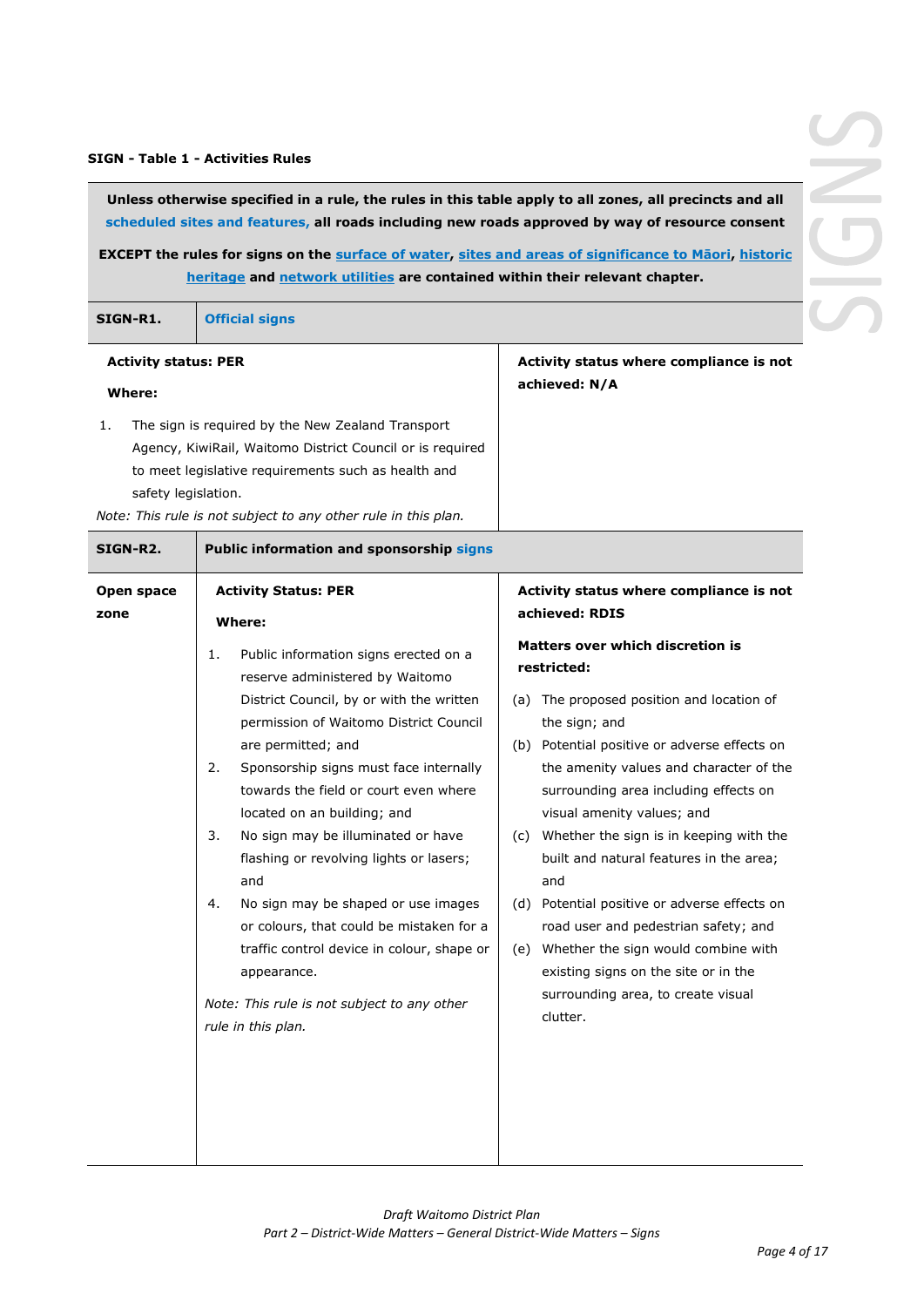#### **SIGN-R3. Temporary signs**

#### **Activity status: PER**

#### **Where:**

- 1. All the performance standards in SIGN Table 2 are complied with; and
- 2. For temporary events and commercial filming, no signs must be erected earlier than six weeks before the activity and signs must be removed within 3 days of the end of the activity; and
- 3. For construction sites, no signs including any fence wrap, must be erected earlier than 6 months before commencement of the construction works and must be removed within 7 days of completion of the construction project; and
- 4. For property for sale or lease, there is no limit on the duration of the sign provided that once the property is sold or let, the sign must be removed within 7 days; and
- 5. For electioneering, no sign must be erected earlier than 9 weeks before the election to which it relates and must be removed within 1 day of the election day, unless otherwise required by statute.

#### **Activity status where compliance is not achieved: RDIS**

#### **Matters over which discretion is restricted:**

- (a) The matters of discretion associated with any performance standard which cannot be complied with in SIGN -Table 2; and
- (b) The proposed duration the sign is displayed; and
- (c) Potential positive or adverse effects on the amenity values and character of the site and surrounding area including effects on visual amenity values; and
- (d) Whether the sign is in keeping with the built and natural features in the area; and
- (e) Potential positive or adverse effects on road user and pedestrian safety; and
- (f) Whether the sign would combine with existing signs on the site or in the surrounding area, to create visual clutter.

**SIGN-R4. Signs attached to or painted on fences, walls or building facades or any other structure**

#### **Activity Status: PER**

#### **Where:**

- 1. The sign must not project above the parapet level or the highest part of that portion of the building to which the sign is attached; and
- 2. This sign is attached to a fence or wall, it must not protrude above the top of the fence or wall; and
- 3. The sign must not be located in the railway cottage cluster precinct (PREC1) or amenity precinct (PREC6) or Te Maika precinct (PREC7); and
- 4. The sign must be located on and relate to activities carried out on that site (otherwise see SIGN-R12); and
- 5. All the performance standards in SIGN Table 2 are complied with.

#### **Activity status where compliance is not achieved: RDIS**

### **Matters over which discretion is restricted:**

- (a) The matters of discretion associated with any performance standard which cannot be complied with in SIGN -Table 2; and
- (b) Whether the sign:
	- (i) Aligns to the key moves in the relevant town concept plan; and
	- (ii) Has positive and/or adverse effects on architectural integrity, amenity values and character of the surrounding area including gateway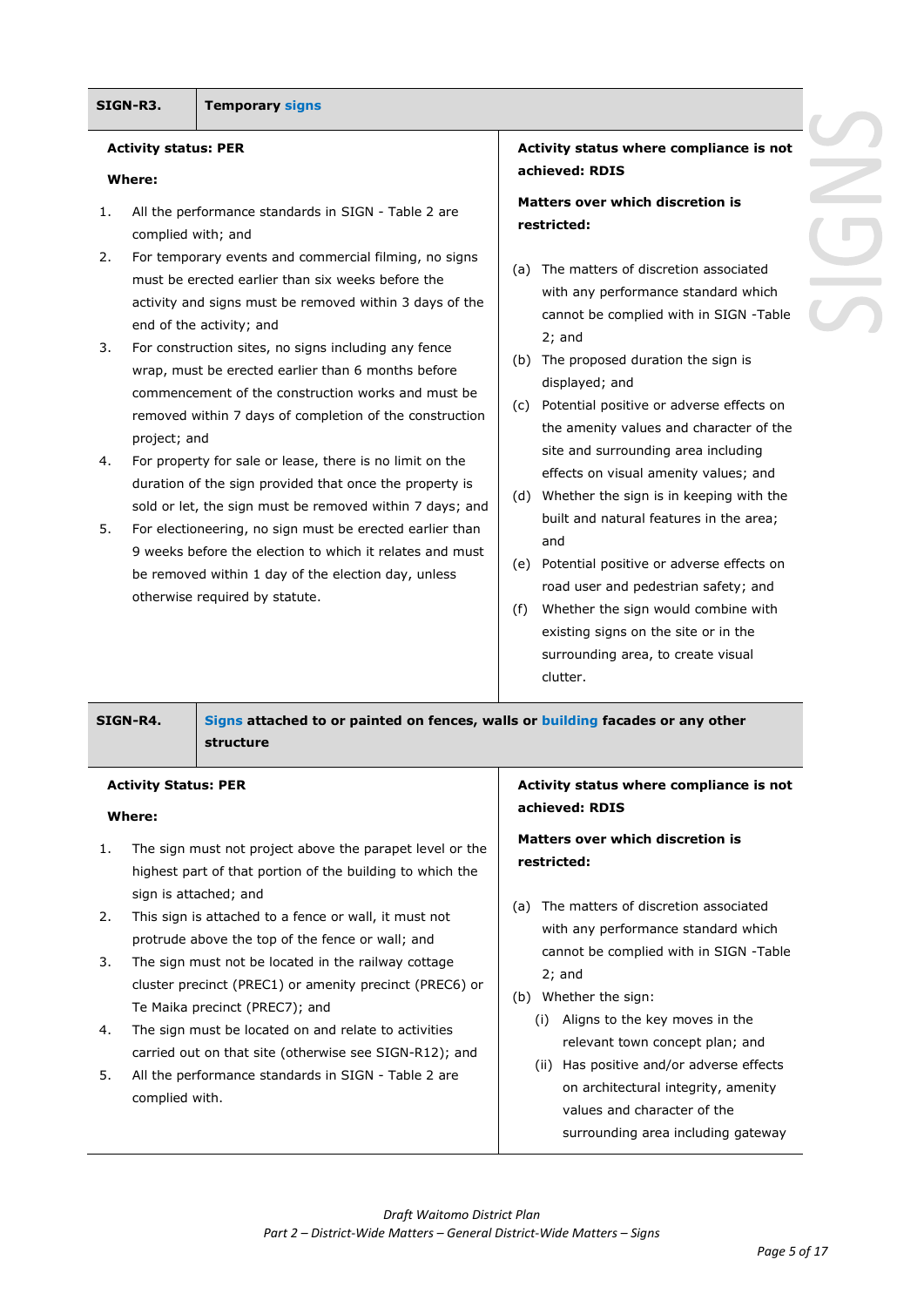entrances to townships, visual coherence and heritage values; and (iii) Combines with other signs to result in an orderly and coordinated display; AND (c) Whether the design or content of the sign would impact on the amenity values and character of the site and surrounding area; and (d) Whether there are any special circumstances or functional needs relating to the activity, building, site or surroundings, which affect sign requirements; and (e) Potential positive or adverse effects on road user and pedestrian safety; and (f) Whether the sign would combine with existing signs on the site or in the surrounding area, to create visual clutter; and (g) As applicable to the precinct, effects on architectural integrity, amenity, character and heritage and landscape values of the precinct.

| SIGN-R5.          | Signs attached to or painted on verandahs                |                                                 |  |
|-------------------|----------------------------------------------------------|-------------------------------------------------|--|
| <b>Settlement</b> | <b>Activity Status: PER</b>                              | Activity status where compliance is not         |  |
| (including        | Where:                                                   | achieved: RDIS                                  |  |
| PREC4),           |                                                          | Matters over which discretion is                |  |
| commercial        | The sign must be located on and relate<br>$\mathbf{1}$ . | restricted:                                     |  |
| (including        | to activities carried out on that site                   |                                                 |  |
| PREC5),           | (otherwise see SIGN-R12); and                            | The matters of discretion associated<br>(a)     |  |
| industrial,       | The sign must be under the verandah<br>2.                | with any performance standard which             |  |
| tourism &         | or within the verandah fascia; and                       | cannot be complied with in SIGN -Table          |  |
| zones             | The sign must not be located on top of<br>3.             | $2;$ and                                        |  |
|                   | the verandah; and                                        | Whether the location or increased<br>(b)        |  |
| <b>Te Kumi</b>    | All the performance standards in SIGN<br>4.              | number of signs on the building would           |  |
| commercial        | - Table 2 are complied with.                             | impact on the visual amenity of the             |  |
| precinct          |                                                          | building, site and surrounding area; and        |  |
| $(PREC2)$ &       |                                                          | Potential positive or adverse effects on<br>(c) |  |
| aerodrome         |                                                          | road user and pedestrian safety; and            |  |
| precinct,         |                                                          | (d) Whether the sign(s) would combine           |  |
| (PREC3)           |                                                          | with existing signs on the site or in the       |  |
|                   |                                                          | surrounding area, to create visual              |  |
|                   |                                                          | clutter.                                        |  |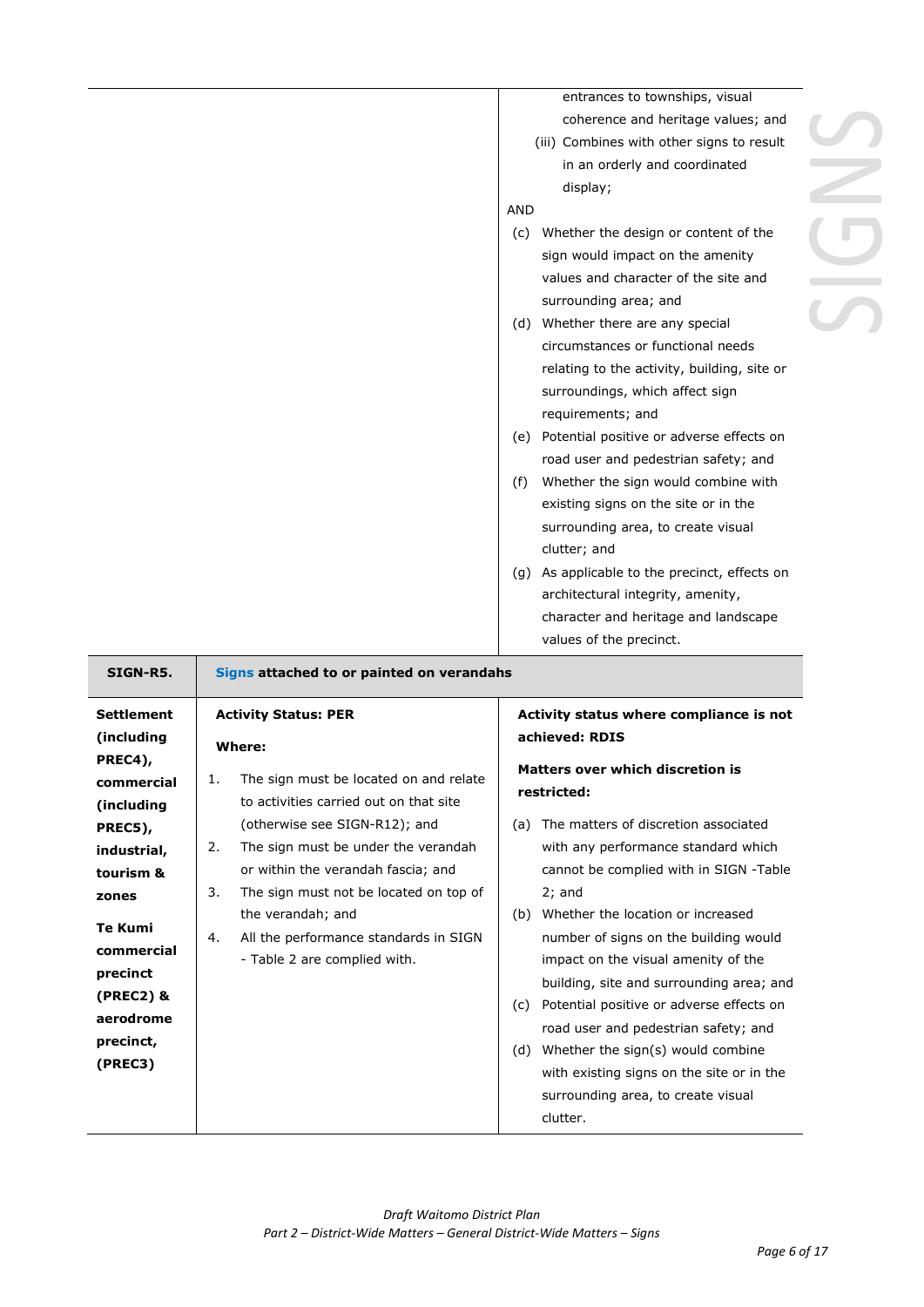| All other<br>zones |                             | <b>Activity status: DIS</b>                                                                                           | Activity status where compliance is not<br>achieved: N/A                       |
|--------------------|-----------------------------|-----------------------------------------------------------------------------------------------------------------------|--------------------------------------------------------------------------------|
| All other          | precincts                   |                                                                                                                       |                                                                                |
|                    | SIGN-R6.                    | Signs attached to or painted on roofs                                                                                 |                                                                                |
|                    | <b>Activity status: DIS</b> |                                                                                                                       | Activity status where compliance is not<br>achieved: N/A                       |
|                    | Where:                      |                                                                                                                       |                                                                                |
| 1.                 |                             | The sign is attached to or painted on roofs.                                                                          |                                                                                |
|                    |                             | Note: There are specific provisions for signs located,<br>anchored, erected, attached to or painted on or above a     |                                                                                |
|                    |                             | rooftop or roofline in the aerodrome precinct (PREC3).                                                                |                                                                                |
|                    | SIGN-R7.                    | <b>Fixed freestanding signs</b>                                                                                       |                                                                                |
|                    | <b>Activity Status: PER</b> |                                                                                                                       | Activity status where compliance is not                                        |
|                    | Where:                      |                                                                                                                       | achieved: RDIS                                                                 |
| 1.                 |                             | The sign must be located on and relate to activities                                                                  | Matters over which discretion is<br>restricted:                                |
|                    |                             | carried out on that site (otherwise see SIGN-R12); and                                                                |                                                                                |
| 2.                 |                             | All the performance standards in SIGN - Table 2 are                                                                   | The matters of discretion associated<br>(a)                                    |
|                    | complied with.              |                                                                                                                       | with any performance standard which<br>cannot be complied with in SIGNS -      |
|                    |                             |                                                                                                                       | Table 2.                                                                       |
|                    | SIGN-R8.                    | Footpath signs including sandwich boards and teardrop flags                                                           |                                                                                |
|                    | <b>Activity Status: PER</b> |                                                                                                                       | Activity status where compliance is not                                        |
|                    | Where:                      |                                                                                                                       | achieved: RDIS                                                                 |
|                    |                             |                                                                                                                       | Matters over which discretion is                                               |
| 1.                 |                             | The sign must be placed on the footpath/berm<br>immediately outside and in front of the premises to                   | restricted:                                                                    |
|                    |                             | which it relates (otherwise see SIGN-R12); and                                                                        | The matters of discretion associated<br>(a)                                    |
| 2.                 |                             | A consistent 2 m wide clear space must be maintained                                                                  | with any performance standard which                                            |
|                    |                             | for pedestrians on the footpath; and                                                                                  | cannot be complied with in SIGN -Table                                         |
| 3.                 |                             | The sign must be removed from the footpath or berm at                                                                 | $2;$ and                                                                       |
|                    |                             | the completion of the day's trading and not returned                                                                  | (b) Potential positive or adverse effects on                                   |
|                    |                             | until the start of the next day's trading; and                                                                        | the amenity values and character of the                                        |
| 4.                 |                             | The sign must not be displayed on or attached to any                                                                  | surrounding area; and                                                          |
|                    |                             | power or lighting pole, bollard, rubbish bin, plant box,<br>pylon, public sign or other similar structure in a public | Whether the design, dimensions,<br>(C)<br>nature, and colour of the sign would |
|                    |                             | place, provided that this rule does not apply to signs                                                                | impact traffic safety or the integrity of                                      |
|                    |                             | erected by Waitomo District Council; and                                                                              | the structure it was attached to; and                                          |
| 5.                 |                             | The sign must not be placed on any official sign or traffic                                                           | (d) Whether there are any special                                              |
|                    |                             |                                                                                                                       | circumstances or functional needs                                              |
|                    |                             | control devices or their supporting poles, posts or                                                                   |                                                                                |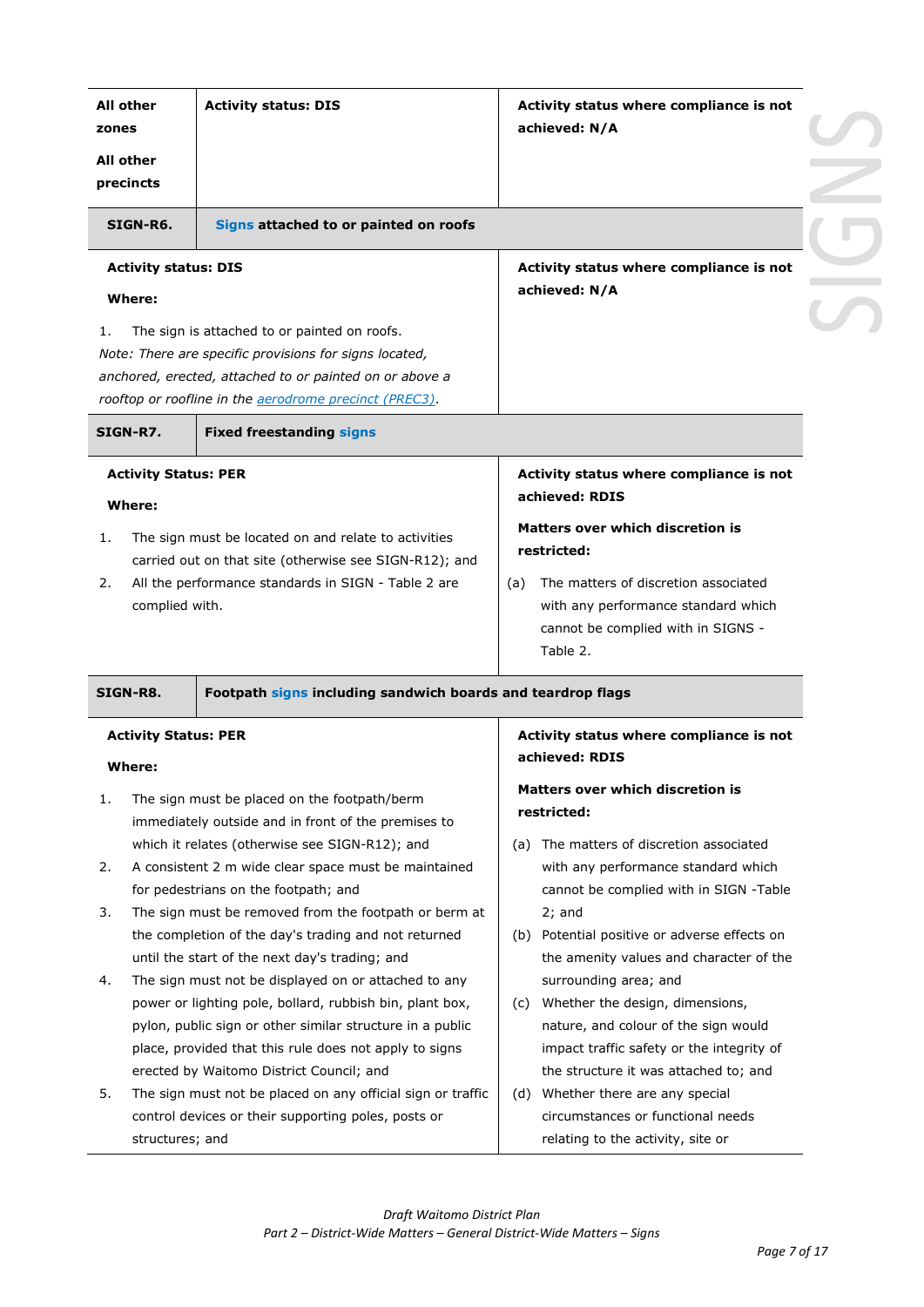| The sign must not be displayed on any median strip,<br>6.<br>kerb projection, roundabout, or any other traffic<br>separation structure on any road; and<br>All the performance standards in SIGN - Table 2 are<br>7.<br>complied with.                                                                                                                                                                                                                                                                                                                                                                                                                                                                                                                                                                                                                                                                                                                                                                               |                      | surroundings, which affect sign<br>requirements; and<br>(e) Potential positive or adverse effects on<br>road user and pedestrian safety; and<br>Whether the sign would combine with<br>(f)<br>existing signs on the site or in the<br>surrounding area, to create visual<br>clutter.                                                                                                                                                                                                                                                                                                                                                                                                                                                                                                                      |  |  |
|----------------------------------------------------------------------------------------------------------------------------------------------------------------------------------------------------------------------------------------------------------------------------------------------------------------------------------------------------------------------------------------------------------------------------------------------------------------------------------------------------------------------------------------------------------------------------------------------------------------------------------------------------------------------------------------------------------------------------------------------------------------------------------------------------------------------------------------------------------------------------------------------------------------------------------------------------------------------------------------------------------------------|----------------------|-----------------------------------------------------------------------------------------------------------------------------------------------------------------------------------------------------------------------------------------------------------------------------------------------------------------------------------------------------------------------------------------------------------------------------------------------------------------------------------------------------------------------------------------------------------------------------------------------------------------------------------------------------------------------------------------------------------------------------------------------------------------------------------------------------------|--|--|
| SIGN-R9.<br><b>Interpretive signs on scheduled features or sites</b><br>All<br><b>Activity Status: PER</b><br>scheduled<br>Where:<br>features and<br>The sign must be located on and relate<br>1.<br>sites<br>to activities carried out on that site<br>(otherwise see SIGN-R12); and<br>All the performance standards in SIGN<br>2.<br>- Table 2 are complied with.<br>Note: The rules in this table do not apply to<br>sites and areas of significance to Maori and<br>historic heritage. See their relevant chapter.                                                                                                                                                                                                                                                                                                                                                                                                                                                                                              |                      | Activity status where compliance is not<br>achieved: RDIS<br>Matters over which discretion is<br>restricted:<br>The matters of discretion associated<br>(a)<br>with any performance standard which<br>cannot be complied with in SIGN -Table<br>2.                                                                                                                                                                                                                                                                                                                                                                                                                                                                                                                                                        |  |  |
| SIGN-R10.                                                                                                                                                                                                                                                                                                                                                                                                                                                                                                                                                                                                                                                                                                                                                                                                                                                                                                                                                                                                            | <b>Digital signs</b> |                                                                                                                                                                                                                                                                                                                                                                                                                                                                                                                                                                                                                                                                                                                                                                                                           |  |  |
| <b>Commercial</b><br><b>Activity Status: PER</b><br>(including<br>Where:<br>PREC5),<br>The sign must be located on and relate<br>1.<br>tourism &<br>to activities carried out on that site<br>industrial<br>(otherwise see SIGN-R12); and<br>zones<br>The sign must not display a live<br>2.<br><b>Te Kumi</b><br>broadcast or pre-recorded video; and<br>commercial<br>3.<br>The sign must only display still images,<br>precinct<br>and where multiple still images are<br>$(PREC2)$ &<br>displayed, each image must be<br>Mokau<br>displayed for a minimum of 7 seconds;<br>commercial<br>and<br>precinct<br>There must be no sound associated<br>4.<br>(PREC4)<br>with the sign and no sound equipment<br>installed as part of the sign; and<br>5.<br>All the performance standards in SIGN<br>- Table 2 are complied with.<br>Note: If the digital sign is proposed to be<br>attached to a building the maximum size of<br>the sign is contained in SIGN-R17. If the<br>sign is proposed to be freestanding the |                      | Activity status where compliance is not<br>achieved: RDIS<br><b>Matters over which discretion is</b><br>restricted:<br>(a) The matters of discretion associated<br>with any performance standard which<br>cannot be complied with in SIGN -Table<br>$2;$ and<br>(b) Any impact on the character and<br>amenity values of the site and<br>surrounding area; and<br>Potential positive or adverse effects on<br>(C)<br>road user and footpath user safety,<br>including motorists, cyclists and<br>pedestrians; and<br>The hours of operation of the sign; and<br>(d)<br>The type and volume of sound proposed<br>(e)<br>and illumination used, the frequency<br>and intensity of intermittent or flashing<br>light sources, the proposed periods of<br>illumination and frequency of image<br>changes; and |  |  |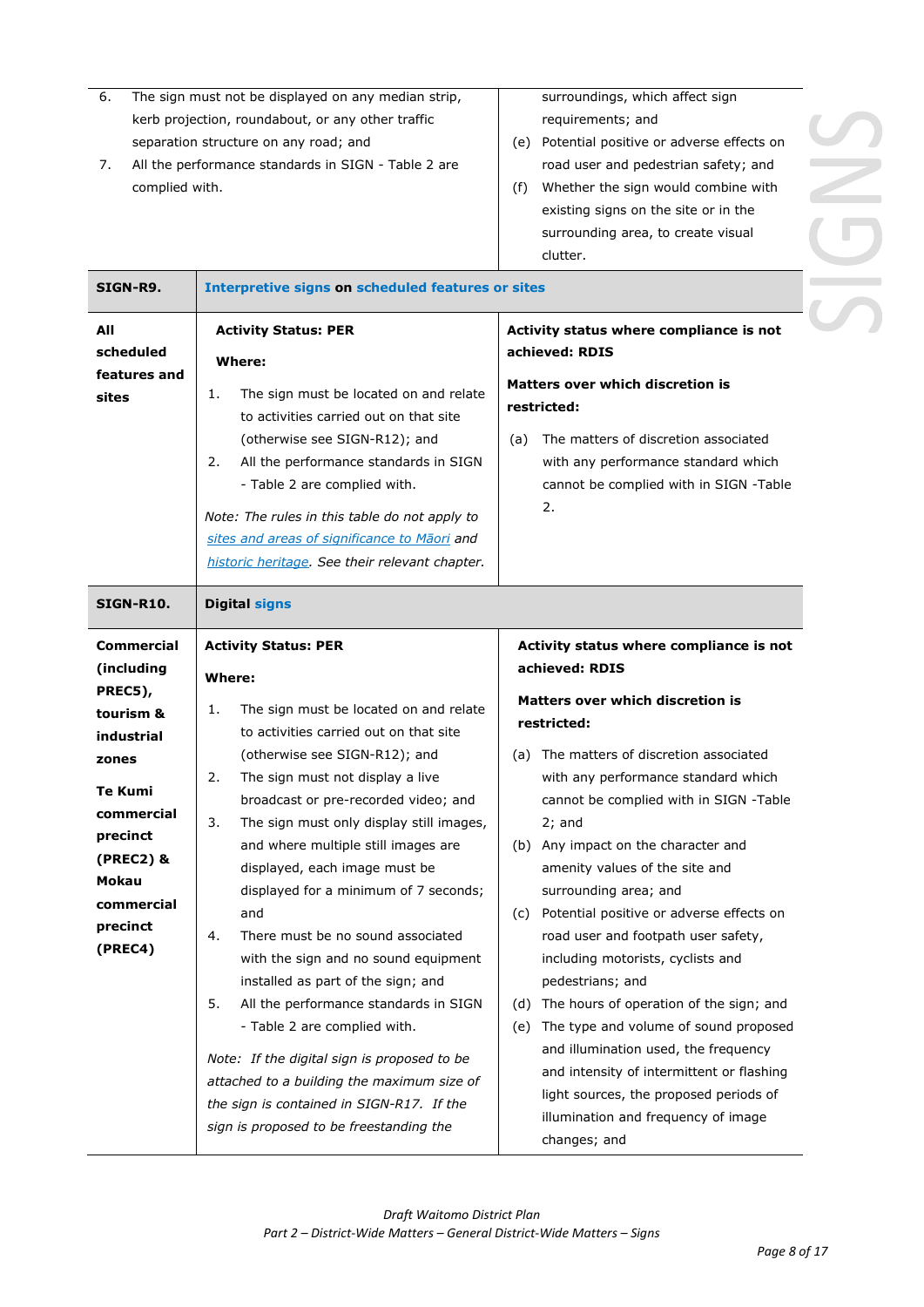| <b>All other</b><br>zones, all<br>roads, all<br>other<br>precincts<br><b>SIGN-R11.</b> | maximum dimensions and height is<br>contained in SIGN-R19.<br><b>Activity Status: NC</b><br>Signs on or affixed to vehicles or trailers                                                                                                                                                                                                                                                                                                                                                                                                                                                            | Whether the sign is compatible with the<br>(f)<br>built form on the site; and<br>(g) Whether the sign(s) would combine<br>with existing signs on the site or in the<br>surrounding area, to create visual<br>clutter.<br>Activity status where compliance is not<br>achieved: N/A |  |
|----------------------------------------------------------------------------------------|----------------------------------------------------------------------------------------------------------------------------------------------------------------------------------------------------------------------------------------------------------------------------------------------------------------------------------------------------------------------------------------------------------------------------------------------------------------------------------------------------------------------------------------------------------------------------------------------------|-----------------------------------------------------------------------------------------------------------------------------------------------------------------------------------------------------------------------------------------------------------------------------------|--|
| All zones, all<br>roads & all<br>precincts<br>except<br><b>PREC1 and</b><br>PREC6      | <b>Activity Status: RDIS</b><br><b>Where:</b><br>Any sign on or affixed to vehicles or<br>1.<br>trailers parked for the purpose of<br>advertising (excluding temporary<br>signs); and<br>Provided that this rule does not apply<br>2.<br>to:<br>(i) Businesses operating from a vehicle<br>or caravan (eg: coffee carts and<br>food trucks); and<br>(ii) Advertising signs adhered onto<br>company vehicles or trailers which<br>are not parked for the purpose of<br>advertising but are used in the day<br>to day operation of that business.<br>Matters over which discretion is<br>restricted: | Activity status where compliance is not<br>achieved: N/A                                                                                                                                                                                                                          |  |
|                                                                                        | (a) Whether the location, design,<br>dimensions, nature, and colour of the<br>sign would impact on the amenity<br>values of the surrounding area; and<br>(b) Potential positive or adverse effects on<br>road user and pedestrian safety; and<br>(c) Whether the sign would combine with<br>existing signs on the site or in the<br>surrounding area, to create visual<br>clutter.                                                                                                                                                                                                                 |                                                                                                                                                                                                                                                                                   |  |
| Railway<br>cottage<br>cluster<br>$(PREC1)$ &                                           | <b>Activity Status: NC</b>                                                                                                                                                                                                                                                                                                                                                                                                                                                                                                                                                                         | Activity status where compliance is not<br>achieved: N/A                                                                                                                                                                                                                          |  |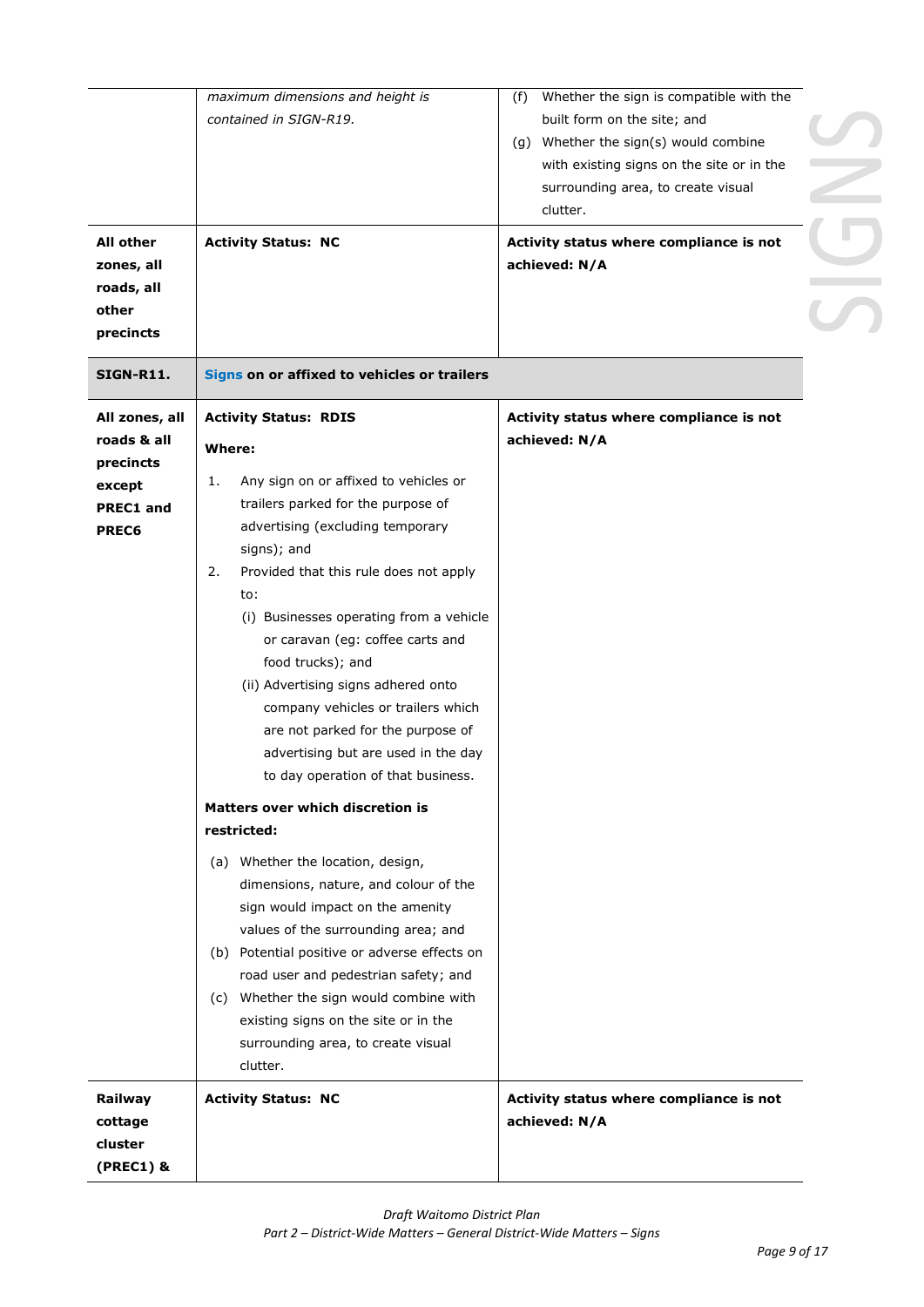| amenity            |                                                    |                                         |  |
|--------------------|----------------------------------------------------|-----------------------------------------|--|
| precinct           |                                                    |                                         |  |
| (PREC6)            |                                                    |                                         |  |
|                    |                                                    |                                         |  |
| SIGN-R12.          | Off-site signs                                     |                                         |  |
| <b>Commercial</b>  | <b>Activity Status: RDIS</b>                       | Activity status where compliance is not |  |
| (including         | Where:                                             | achieved: N/A                           |  |
| PREC5),            |                                                    |                                         |  |
| tourism &          | The sign is not located on the site the<br>1.      |                                         |  |
| industrial         | activity is carried out on; or                     |                                         |  |
| zones              | 2.<br>For footpath signs including sandwich        |                                         |  |
| Te Kumi            | boards and teardrop flags, the sign is             |                                         |  |
| commercial         | not placed on the footpath/berm                    |                                         |  |
|                    | immediately outside and in front of the            |                                         |  |
| precinct           | premises to which it relates.                      |                                         |  |
| (PREC2) &<br>Mokau | over which<br>discretion<br><b>Matters</b><br>is i |                                         |  |
| commercial         | restricted:                                        |                                         |  |
| precinct           |                                                    |                                         |  |
| (PREC4)            | (a) Whether the location, design,                  |                                         |  |
|                    | dimensions, nature, and colour of the              |                                         |  |
|                    | sign would impact on the amenity                   |                                         |  |
|                    | values of the surrounding area; and                |                                         |  |
|                    | (b) Whether the sign:                              |                                         |  |
|                    | (i) Aligns to the key moves in the                 |                                         |  |
|                    | relevant town concept plan; and                    |                                         |  |
|                    | (ii) Has positive and/or adverse effects           |                                         |  |
|                    | on architectural integrity, amenity                |                                         |  |
|                    | values and character of the                        |                                         |  |
|                    | surrounding area including gateway                 |                                         |  |
|                    | entrances to townships, visual                     |                                         |  |
|                    | coherence and heritage values; and                 |                                         |  |
|                    | (iii) Combines with other signs to result          |                                         |  |
|                    | in an orderly and coordinated                      |                                         |  |
|                    | display.                                           |                                         |  |
|                    | <b>AND</b>                                         |                                         |  |
|                    | Whether the sign would contribute to<br>(C)        |                                         |  |
|                    | community wellbeing through the                    |                                         |  |
|                    | promotion of information; and                      |                                         |  |
|                    | (d) Whether the sign would provide site            |                                         |  |
|                    | identification to the travelling public            |                                         |  |
|                    | who may be unfamiliar with the area;               |                                         |  |
|                    | and                                                |                                         |  |
|                    | (e) Whether there are any special                  |                                         |  |
|                    | circumstances or functional needs                  |                                         |  |
|                    | relating to the activity, site or                  |                                         |  |
|                    | surroundings, which affect sign                    |                                         |  |
|                    | requirements; and                                  |                                         |  |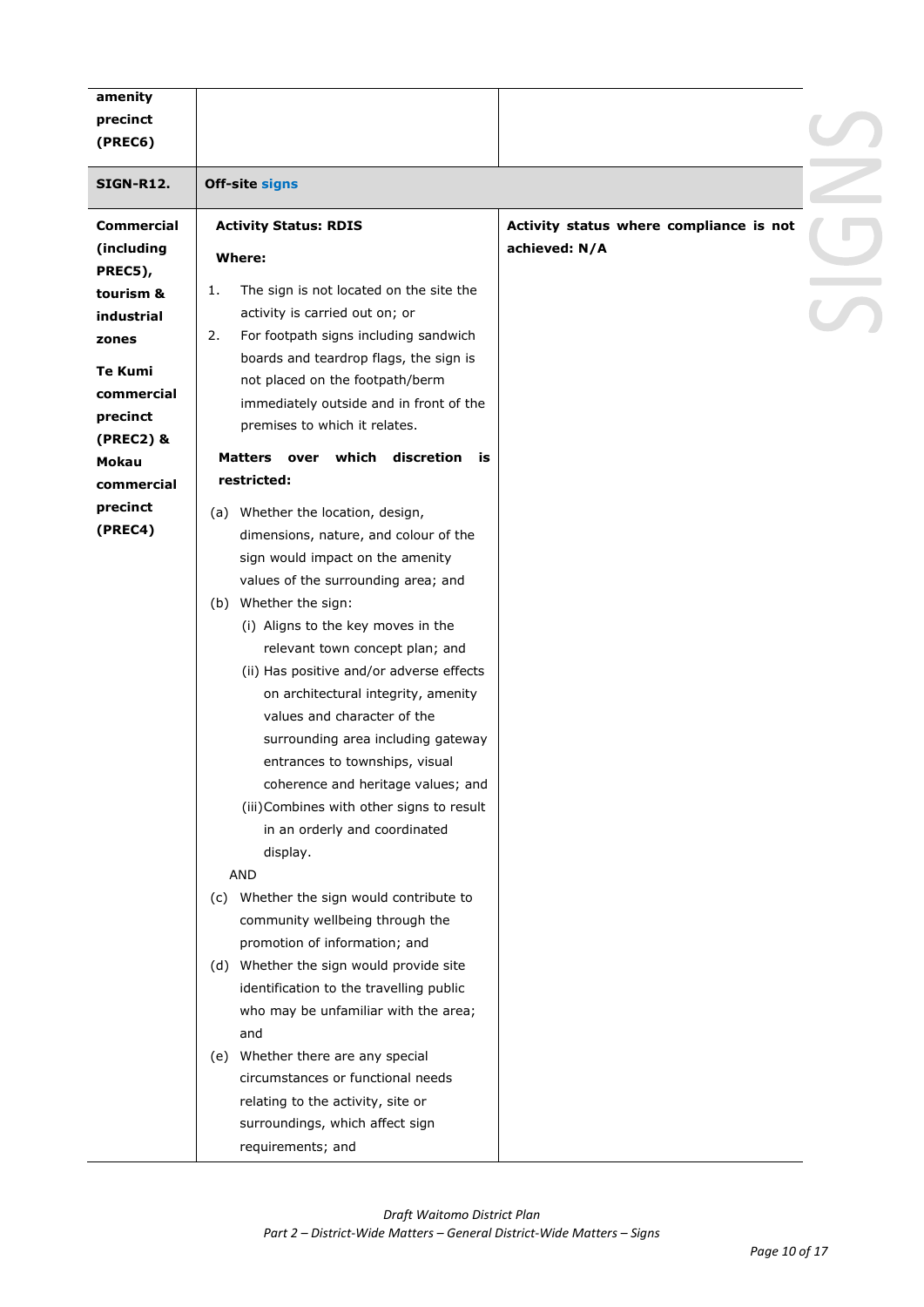| All other<br>zones, all<br>roads, all<br>other<br>precincts<br>SIGN-R13.                                                                                                       | Potential positive or adverse effects on<br>(f)<br>road user and pedestrian safety; and<br>(g) Whether the sign would combine with<br>existing signs on the site or in the<br>surrounding area, to create visual<br>clutter.<br><b>Activity Status: NC</b><br>Artificial illumination of signs | Activity status where compliance is not<br>achieved: N/A                                                                                                                                                                                                                                                                                                                                                                                                                                                                                                                                                                                                                                                                                                                           |  |
|--------------------------------------------------------------------------------------------------------------------------------------------------------------------------------|------------------------------------------------------------------------------------------------------------------------------------------------------------------------------------------------------------------------------------------------------------------------------------------------|------------------------------------------------------------------------------------------------------------------------------------------------------------------------------------------------------------------------------------------------------------------------------------------------------------------------------------------------------------------------------------------------------------------------------------------------------------------------------------------------------------------------------------------------------------------------------------------------------------------------------------------------------------------------------------------------------------------------------------------------------------------------------------|--|
| Commercial<br>(including<br>PREC5),<br>tourism &<br>industrial<br>zones<br>Te Kumi<br>commercial<br>precinct<br>(PREC2) &<br><b>Mokau</b><br>commercial<br>precinct<br>(PREC4) | <b>Activity Status: PER</b><br>Where:<br>The sign must be located on and relate<br>1.<br>to activities carried out on that site<br>(otherwise see SIGN-R12); and<br>All the performance standards in SIGN<br>2.<br>- Table 2 are complied with.                                                | Activity status where compliance is not<br>achieved: RDIS<br>Matters over which discretion is<br>restricted:<br>(a) The matters of discretion associated<br>with any performance standard which<br>cannot be complied with in SIGN -Table<br>$2;$ and<br>(b) Any impact on the character and<br>amenity values of the surrounding area;<br>and<br>(c) Potential positive or adverse effects on<br>road user and footpath user safety,<br>including motorists, cyclists and<br>pedestrians; and<br>(d) The hours of operation of the sign; and<br>(e) The type and intensity of illumination<br>and the proposed periods of illumination<br>Whether the sign(s) would combine<br>(f)<br>with existing signs on the site or in the<br>surrounding area, to create visual<br>clutter. |  |
| <b>All other</b><br>zones, all<br>roads, all<br>other<br>precincts                                                                                                             | <b>Activity Status: DIS</b>                                                                                                                                                                                                                                                                    | Activity status where compliance is not<br>achieved: N/A                                                                                                                                                                                                                                                                                                                                                                                                                                                                                                                                                                                                                                                                                                                           |  |
| SIGN-R14.                                                                                                                                                                      | Signs not otherwise provided for in Table 1                                                                                                                                                                                                                                                    |                                                                                                                                                                                                                                                                                                                                                                                                                                                                                                                                                                                                                                                                                                                                                                                    |  |
| <b>Activity Status: DIS</b>                                                                                                                                                    |                                                                                                                                                                                                                                                                                                |                                                                                                                                                                                                                                                                                                                                                                                                                                                                                                                                                                                                                                                                                                                                                                                    |  |

**Where:**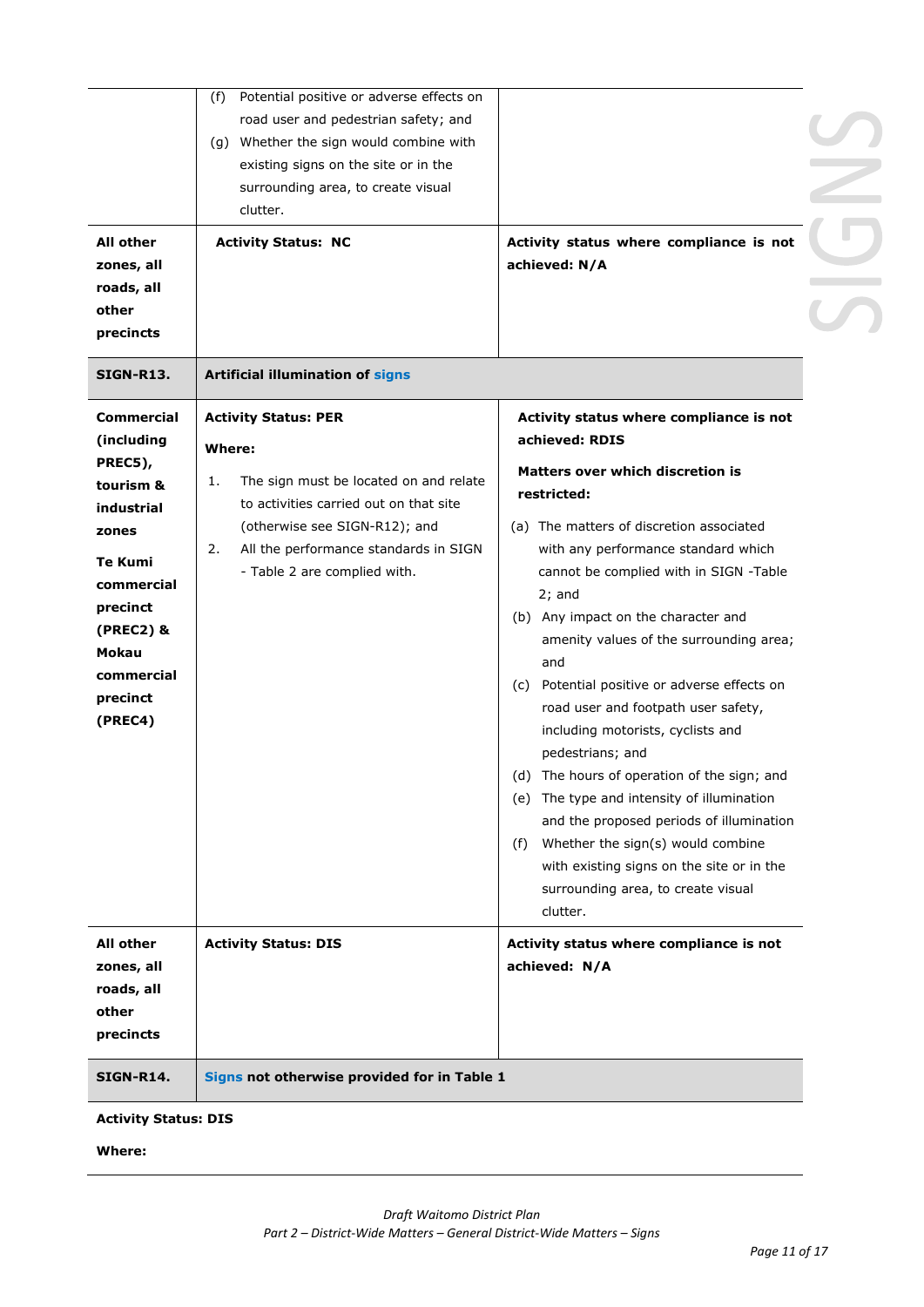- 1. The sign is located in the commercial, tourism, industrial or rural production zones; and/or
- 2. The sign is located in Te Kumi commercial precinct (PREC2), aerodrome precinct (PREC3), Mokau commercial precinct (PREC4) or Te Kūiti CBD precinct (PREC5).

**Activity status where compliance is not achieved: NC**

 $\sqrt{2}$ 

#### **SIGN - Table 2 - Performance Standards**

|                                            | <b>SIGN-R15.</b>         | <b>Standards for all signs</b>                                                                                                                                                                          |                                              |                                                                                                                                                                                                                                     |  |
|--------------------------------------------|--------------------------|---------------------------------------------------------------------------------------------------------------------------------------------------------------------------------------------------------|----------------------------------------------|-------------------------------------------------------------------------------------------------------------------------------------------------------------------------------------------------------------------------------------|--|
| 1.                                         |                          | Signs must not be located in or project over the                                                                                                                                                        | Matters over which discretion is restricted: |                                                                                                                                                                                                                                     |  |
| 2.<br>3.                                   | railway corridor; and    | Signs must not be located in or project over a road,<br>indicative road, vehicle access point, accessway,<br>service lane or driveway; and<br>Signs must not obstruct the line of sight of any road     |                                              | (a) The extent to which the sign may be an<br>obstruction to sight distances, traffic or<br>railway signs or signals, or unnecessarily<br>intrude into a driver's field of vision or<br>cause a distraction that affects safety for |  |
| 4.                                         | and<br>intersection; and | corner, bend, intersection, vehicle or rail crossing;<br>Signs must not be placed within 20 m of a road                                                                                                 |                                              | road users; and<br>(b) The extent to which the sign may<br>physically obstruct vehicles, trains or                                                                                                                                  |  |
| 5.                                         |                          | Signs must not obstruct, obscure or impair the view of<br>any traffic or railway sign or signal; and                                                                                                    |                                              | pedestrians; and<br>(c) Proximity to other signs and intersections                                                                                                                                                                  |  |
| 6.                                         |                          | Signs must not have flashing or revolving lights or<br>lasers and must not be shaped or use images or<br>colours that could be mistaken for a traffic control<br>device in colour, shape or appearance. |                                              | and potential adverse effects on the<br>safety of road users including<br>pedestrians.                                                                                                                                              |  |
| <b>SIGN-R16.</b><br><b>Temporary signs</b> |                          |                                                                                                                                                                                                         |                                              |                                                                                                                                                                                                                                     |  |
| 1.                                         |                          | Signs for temporary events and commercial filming                                                                                                                                                       |                                              | Matters over which discretion is restricted:                                                                                                                                                                                        |  |
|                                            |                          | must comply with the following:                                                                                                                                                                         | (a)                                          | The degree of visual intrusion the sign(s)<br>would have on the surrounding                                                                                                                                                         |  |
|                                            | (i)                      | Maximum number: 1 per site; and<br>(ii) Maximum sign face area: $3 \text{ m}^2$ ; and<br>(iii) Maximum height of a freestanding sign: 4 m as<br>measured from ground level.                             | (b)                                          | environment; and<br>Where the sign(s) is proposed to be<br>attached to a building, whether the sign<br>would be complementary to the                                                                                                |  |
|                                            |                          |                                                                                                                                                                                                         |                                              |                                                                                                                                                                                                                                     |  |
| 2.                                         |                          | Construction signs (excluding fence wrap) must<br>comply with the following:                                                                                                                            |                                              | proportions and design of the building;<br>and                                                                                                                                                                                      |  |
|                                            | (i)                      | Maximum number: 4 per site provided a double-<br>sided sign counts as 2 signs; and<br>(ii) Maximum sign face area: $2 \text{ m}^2$ ; and                                                                | (c)                                          | The content of the sign(s) and whether<br>the sign(s) would promote the wellbeing<br>of the community through advertising                                                                                                           |  |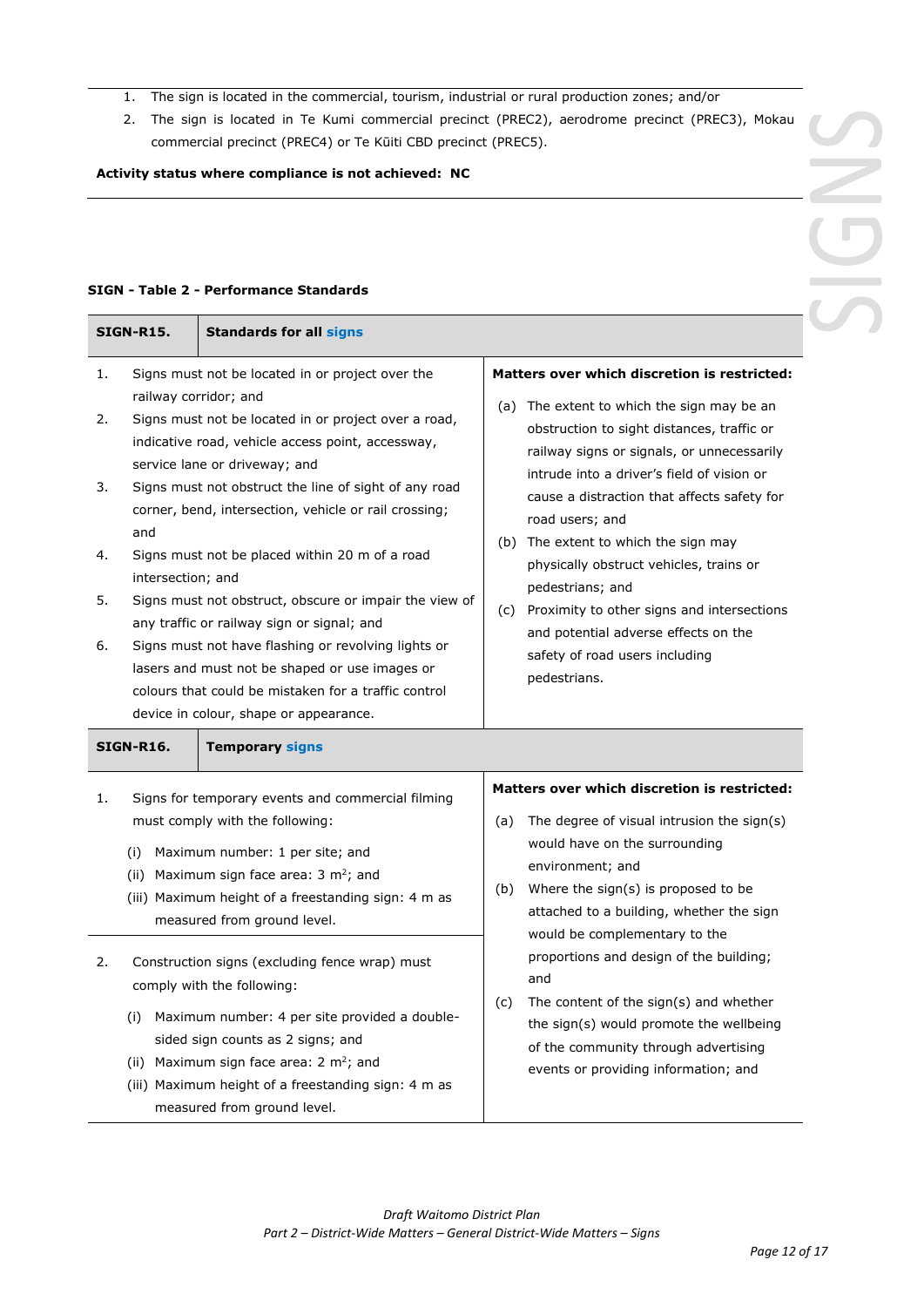- 3. Property for sale or lease signs must comply with the following:
	- (i) Maximum number: 4 per holding provided a double-sided sign counts as 2 signs; and
	- (ii) Maximum sign face area:  $2 \text{ m}^2$ ; and
	- (iii) Maximum height of a freestanding sign: 2 m as measured from ground level.
- 4. Election signs must comply with the following:
	- (i) Maximum number of signs: 1 per site; and
	- (ii) Maximum sign face area:  $3 \text{ m}^2$ ; and
	- (iii) Maximum height of a freestanding sign: 4 m as measured from ground level.
- (d) The extent to which the impacts of the sign(s) would be increased or lessened due to:
	- (i) The visibility of the sign(s); and
	- (ii) The length of the road frontage; and
	- (iii) The shape of the site, topography, natural and built features in the surrounding area; and/or
	- (iv) Vegetation or other mitigating factors;

#### AND

- (e) The extent to which a planned arrangement of the sign(s) has been used to avoid any effect of visual confusion or clutter; and
- (f) The effects on vehicle manoeuvring and site access; and
- (g) Whether the increased number, height or dimensions of a sign(s) would adversely affect road user and pedestrian safety.

| <b>SIGN-R17.</b>                                                                                                                                                                                                      | Signs attached to or painted on fences, walls or building facades or any other<br>structure                                                                                                                                                                                                                                                                                                                                                                                                                                                                                                                                                                                                                                                                                                                                                                                                                                                                                                                                 |
|-----------------------------------------------------------------------------------------------------------------------------------------------------------------------------------------------------------------------|-----------------------------------------------------------------------------------------------------------------------------------------------------------------------------------------------------------------------------------------------------------------------------------------------------------------------------------------------------------------------------------------------------------------------------------------------------------------------------------------------------------------------------------------------------------------------------------------------------------------------------------------------------------------------------------------------------------------------------------------------------------------------------------------------------------------------------------------------------------------------------------------------------------------------------------------------------------------------------------------------------------------------------|
| Commercial,<br>tourism,<br>industrial &<br>rural<br>production<br>zones<br>All precincts<br>except<br>PREC1,<br>PREC6&<br>PREC7<br>Open space,<br>natural open<br>space, Māori<br>purpose &<br>general rural<br>zones | Matters over which discretion is restricted:<br>Maximum sign area: 15% of the<br>1.<br>area of the building façade, fence or<br>Whether the signs on the building would<br>(a)<br>wall or 5 $m2$ - whichever is the lesser<br>impact on the visual amenity of the<br>(applies to the area the business or<br>building, site and surrounding area; and<br>tenancy occupies); and<br>Whether the signs on the building would<br>(b)<br>Maximum area of digital signs: $1 \text{ m}^2$<br>2.<br>detract and distract from any architectural<br>per business:<br>features; and<br>The extent to which a planned<br>(c)<br>arrangement of the signs has been used<br>to avoid any effect of clutter; and<br>Whether the increased amount of signs on<br>(d)<br>the building would impact on the<br>Maximum sign area: $2 \text{ m}^2$ ; and<br>3.<br>movement of traffic and safety of road<br>Maximum number: 1 sign per<br>4.<br>and footpath users, including cyclists and<br>holding for each road frontage.<br>pedestrians. |
| Residential,<br>settlement,<br>future urban<br>and rural                                                                                                                                                              | Maximum sign area: 0.5 m <sup>2</sup><br>5.<br>Maximum number: 1 sign per<br>6.<br>holding for each road frontage.<br>Note: In the railway cottage cluster<br>precinct (PREC1), amenity precinct                                                                                                                                                                                                                                                                                                                                                                                                                                                                                                                                                                                                                                                                                                                                                                                                                            |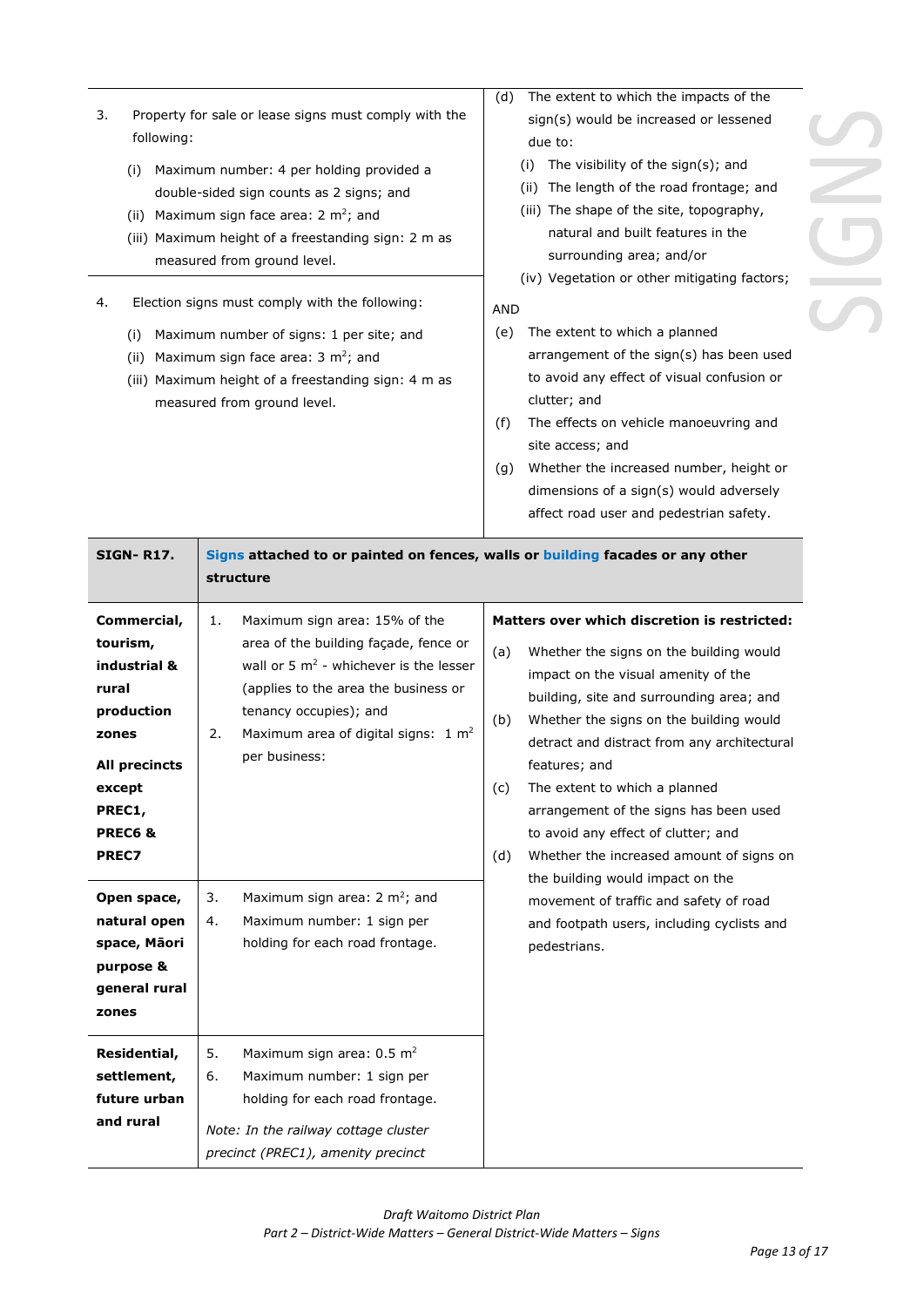| lifestyle                                  | (PREC6) and Te Maika precinct (PREC7)                                                                                        |                                                                                                                                          |  |  |
|--------------------------------------------|------------------------------------------------------------------------------------------------------------------------------|------------------------------------------------------------------------------------------------------------------------------------------|--|--|
| zones                                      | this activity is restricted discretionary. See                                                                               |                                                                                                                                          |  |  |
|                                            | SIGN-R4.                                                                                                                     |                                                                                                                                          |  |  |
| <b>SIGN-R18.</b>                           | Signs attached to or painted on verandahs                                                                                    |                                                                                                                                          |  |  |
|                                            |                                                                                                                              |                                                                                                                                          |  |  |
| Settlement<br>(including                   | Maximum number: 1 sign under the<br>1.<br>verandah or within the verandah                                                    | Matters over which discretion is restricted:<br>Whether the signs on the building would<br>(a)                                           |  |  |
| PREC4),<br>commercial<br>(including        | fascia, expect where the premises<br>has 2 road frontages in which case<br>signs are limited to a maximum of 2;              | impact on the visual amenity of the<br>building, site and surrounding area; and                                                          |  |  |
| PREC5),<br>industrial,                     | and<br>Signs affixed under verandahs must<br>2.                                                                              | Whether the signs on the building would<br>(b)<br>detract and distract from any architectural<br>features; and                           |  |  |
| tourism &<br>zones<br><b>Te Kumi</b>       | be at least 2.5m above the level of<br>the footpath or veranda deck as<br>applicable.                                        | Potential positive or adverse effects on<br>(c)<br>road user and pedestrian safety; and<br>Whether the sign(s) would combine with<br>(d) |  |  |
| commercial<br>precinct                     | Note: In all other zones and precincts this<br>activity is discretionary. See SIGN-R5.                                       | existing signs on the site or in the<br>surrounding area, to create visual clutter.                                                      |  |  |
| (PREC2) &<br>aerodrome<br>precinct,        |                                                                                                                              |                                                                                                                                          |  |  |
| (PREC3)                                    |                                                                                                                              |                                                                                                                                          |  |  |
|                                            |                                                                                                                              |                                                                                                                                          |  |  |
| <b>SIGN-R19.</b>                           | <b>Fixed freestanding signs</b>                                                                                              |                                                                                                                                          |  |  |
| Commercial,                                | 1.<br>Maximum number: 1 sign per road                                                                                        | <b>Matters over which discretion is restricted:</b>                                                                                      |  |  |
| tourism,<br>industrial &                   | frontage; and<br>Maximum sign area: 3 m <sup>2</sup> visible in<br>2.                                                        | Whether the signs on the building would<br>(a)                                                                                           |  |  |
| rural<br>production                        | any one direction, with a maximum<br>total area of 6m <sup>2</sup> ; and                                                     | impact on the visual amenity of the<br>building, site and surrounding area; and<br>Whether the location or increased number<br>(b)       |  |  |
| ∠ones<br>All precincts                     | Maximum height: 5 m as measured<br>from ground level.                                                                        | of signs on the building would detract and<br>distract from any architectural features;                                                  |  |  |
| except<br>PREC1,                           |                                                                                                                              | and<br>Potential positive or adverse effects on<br>(c)                                                                                   |  |  |
| PREC6&<br><b>PREC7</b>                     |                                                                                                                              | road user and pedestrian safety; and<br>Whether the sign(s) would combine with<br>(d)                                                    |  |  |
| Open space,<br>natural open                | 4.<br>Maximum number: 1 sign per road<br>frontage; and                                                                       | existing signs on the site or in the<br>surrounding area, to create visual clutter;<br>and                                               |  |  |
| space, Māori<br>purpose &<br>general rural | Maximum sign area: 1.2 m <sup>2</sup> visible<br>5.<br>in any one direction, with a<br>maximum total area of 2.4 $m^2$ ; and | The extent to which any increase in height<br>(e)<br>is consistent with the scale of buildings in<br>the surrounding area.               |  |  |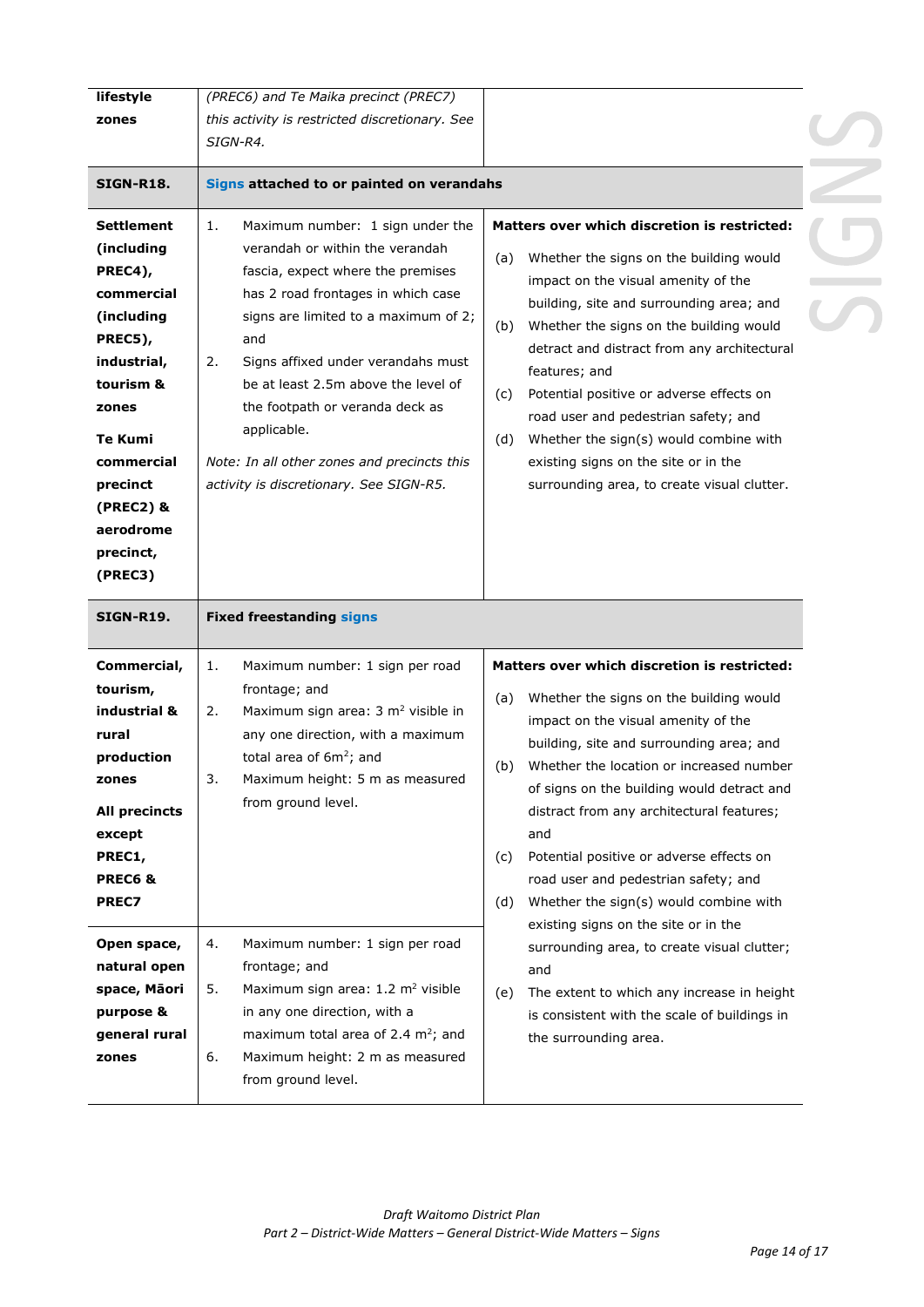| <b>Settlement &amp;</b><br>future urban<br>zones<br><b>Residential &amp;</b><br>rural<br>lifestyle<br>zones &<br>PREC1,<br>PREC6&<br><b>PREC7</b> | 7.<br>Maximum number: 1 sign per road<br>frontage; and<br>Maximum area: 0.25 m <sup>2</sup> visible in<br>8.<br>any one direction, with a maximum<br>total area of 0.5 $m^2$ ; and<br>9.<br>Maximum height: 2 m as measured<br>from ground level.<br>Maximum number: 1 sign providing<br>10.<br>there is no existing or proposed<br>footpath sign on that frontage; and<br>Maximum sign area: 0.25 m <sup>2</sup> visible<br>11.<br>in any one direction, with a<br>maximum total area of 0.5 m <sup>2</sup> ; and<br>Maximum height: 2 m as measured<br>12.<br>from ground level. |                                                                                                                                                                                                                                                                                                                                                       |  |  |
|---------------------------------------------------------------------------------------------------------------------------------------------------|------------------------------------------------------------------------------------------------------------------------------------------------------------------------------------------------------------------------------------------------------------------------------------------------------------------------------------------------------------------------------------------------------------------------------------------------------------------------------------------------------------------------------------------------------------------------------------|-------------------------------------------------------------------------------------------------------------------------------------------------------------------------------------------------------------------------------------------------------------------------------------------------------------------------------------------------------|--|--|
| <b>SIGN-R20.</b>                                                                                                                                  | Footpath signs including sandwich boards and teardrop flags                                                                                                                                                                                                                                                                                                                                                                                                                                                                                                                        |                                                                                                                                                                                                                                                                                                                                                       |  |  |
| All zones<br>except<br>residential &<br>rural<br>lifestyle<br>zones<br>All precincts<br>except<br>PREC1,<br>PREC6&<br><b>PREC7</b>                | Maximum number of signs per<br>1.<br>premises: 1 per road frontage; and<br>Maximum sign face area: $0.5 \text{ m}^2$ ;<br>2.<br>and<br>The sign must not encroach over<br>3.<br>more than 600 mm of the footpath<br>or berm.                                                                                                                                                                                                                                                                                                                                                       | Matters over which discretion is restricted:<br>Whether the increased number or<br>(a)<br>increased size of footpath signs would<br>impact on the visual amenity of the<br>building, site and surrounding area; and<br>Whether the increased size of the sign or<br>(b)<br>increased encroachment would impact on<br>road user and pedestrian safety. |  |  |
| <b>Residential &amp;</b><br>rural<br>lifestyle<br>zones &<br>PREC1,<br>PREC6&<br><b>PREC7</b>                                                     | 4.<br>Maximum number of signs per<br>premises: 1 per road frontage<br>providing there is no existing or<br>proposed freestanding sign on that<br>frontage; and<br>5.<br>Maximum sign face area: $0.5 \text{ m}^2$ ;<br>and<br>6.<br>The sign must not encroach over<br>more than 600 mm of the footpath<br>or berm.                                                                                                                                                                                                                                                                |                                                                                                                                                                                                                                                                                                                                                       |  |  |
| <b>SIGN-R21.</b>                                                                                                                                  | <b>Interpretive signs on scheduled features or sites</b>                                                                                                                                                                                                                                                                                                                                                                                                                                                                                                                           |                                                                                                                                                                                                                                                                                                                                                       |  |  |
| All scheduled<br>features and<br>sites                                                                                                            | 1.<br>One interpretive sign is permitted<br>per site, except where the site has<br>more than one road entrance, in<br>which case, signs are limited to a                                                                                                                                                                                                                                                                                                                                                                                                                           | Activity status where compliance is not<br>achieved: RDIS<br><b>Matters over which discretion is restricted:</b>                                                                                                                                                                                                                                      |  |  |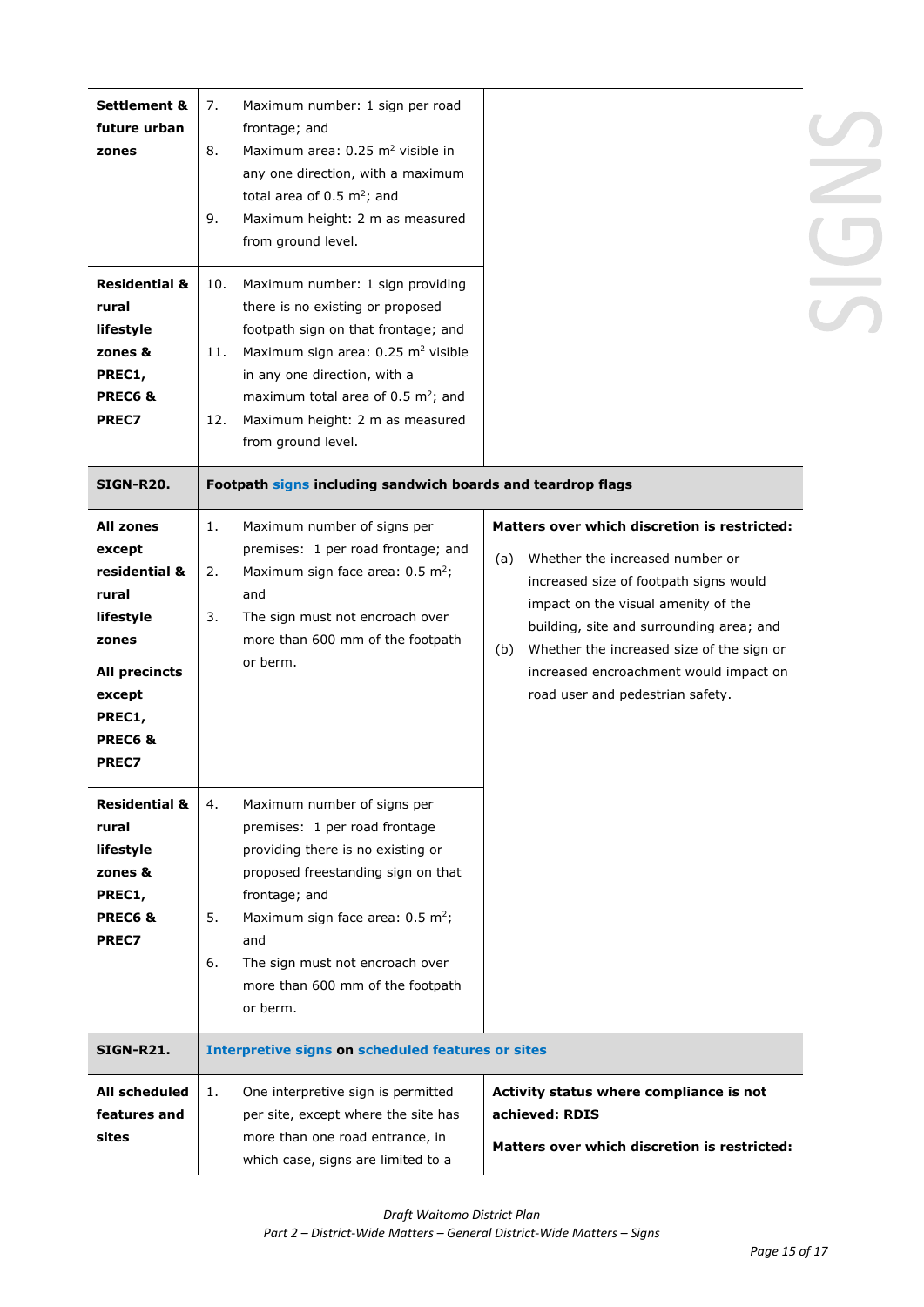| <b>SIGN-R22.</b>                                                                                                                                                               | maximum of one per road entrance;<br>and<br>2.<br>The maximum sign face area must<br>be no more than 1 $m^2$ , except in the<br>residential, settlement, future urban<br>and rural lifestyle zones and amenity<br>precinct (PREC6) where the<br>maximum sign face area must be no<br>more than 0.5 m <sup>2</sup> visible in any one<br>direction; and<br>3.<br>The maximum height of any sign<br>must not exceed 2 m.<br>Artificial illumination of signs and digital signs                                                                                                                                                                                                                                                               | The extent to which the quality of the<br>(a)<br>sign, its content and the design and<br>graphics used would complement the<br>scheduled site or feature; and<br>The extent to which the sign, supporting<br>(b)<br>structures and the means of affixing the<br>sign detracts from the values of the<br>scheduled site or feature; and<br>The benefits obtained from the placement<br>(c)<br>of the sign including increased<br>understanding of the significance of the<br>scheduled site or feature;<br>Potential positive or adverse effects on<br>(d)<br>the amenity values and character of the<br>surrounding area; and<br>Potential positive or adverse effects on<br>(e)<br>road user and pedestrian safety; and<br>(f)<br>Whether the sign(s) would combine with<br>existing signs on the site or in the<br>surrounding area, to create visual clutter. |  |
|--------------------------------------------------------------------------------------------------------------------------------------------------------------------------------|--------------------------------------------------------------------------------------------------------------------------------------------------------------------------------------------------------------------------------------------------------------------------------------------------------------------------------------------------------------------------------------------------------------------------------------------------------------------------------------------------------------------------------------------------------------------------------------------------------------------------------------------------------------------------------------------------------------------------------------------|------------------------------------------------------------------------------------------------------------------------------------------------------------------------------------------------------------------------------------------------------------------------------------------------------------------------------------------------------------------------------------------------------------------------------------------------------------------------------------------------------------------------------------------------------------------------------------------------------------------------------------------------------------------------------------------------------------------------------------------------------------------------------------------------------------------------------------------------------------------|--|
| <b>Commercial</b><br>(including<br>PREC5),<br>tourism &<br>industrial<br>zones<br>Te Kumi<br>commercial<br>precinct<br>(PREC2) &<br>Mokau<br>commercial<br>precinct<br>(PREC4) | 1.<br>No sign must exceed a luminance of<br>800cd/m <sup>2</sup> between dusk and dawn;<br>and<br>2.<br>The spill of light from artificial<br>lighting on to any adjacent site or<br>road must not exceed 3 lux<br>(horizontal and vertical) when<br>measured or calculated at points 1.5<br>m within the boundary of any other<br>site.<br>3.<br>Any external lighting must be<br>directed towards the sign and not<br>create a nuisance; and<br>Lighting must be designed to reduce<br>4.<br>any glare or direct view of the light<br>source when viewed by an observer<br>at ground level or within an adjacent<br>building.<br>Note: In all other zones and precincts this<br>activity is discretionary. See SIGN-R10<br>and SIGN-R13. | Activity status where compliance is not<br>achieved: RDIS<br>Matters over which discretion is restricted:<br>Any impact on the character and amenity<br>(a)<br>values of the surrounding area; and<br>Whether the sign is compatible with the<br>(b)<br>built form on the site; and<br>Any impact on driver, cyclist or pedestrian<br>(C)<br>safety; and<br>The hours the sign will be lit; and<br>(d)<br>The type of illumination used, the<br>frequency and intensity of intermittent or<br>flashing light sources, and the proposed<br>periods of illumination and frequency of<br>image changes; and<br>(e) Whether any cumulative effects arise<br>and/or visual clutter, having regard to<br>existing sign(s).                                                                                                                                             |  |